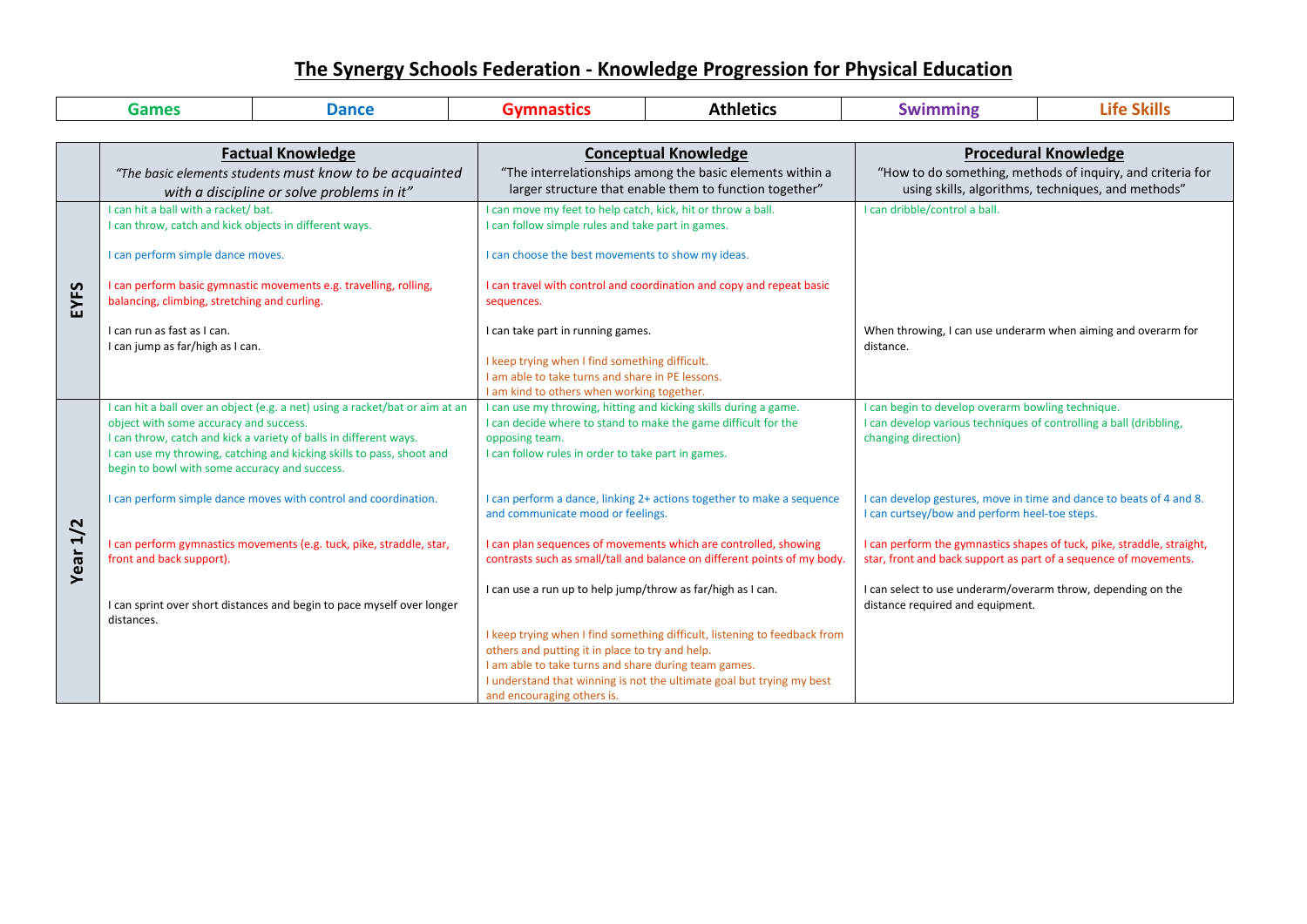| Games | . | Athletics | <b>SALE</b> | Life |
|-------|---|-----------|-------------|------|
|       |   |           |             |      |

 $\overline{\phantom{0}}$ 

|                                             | <b>Factual Knowledge</b>                                                                                                                                                                                                                 | <b>Conceptual Knowledge</b>                                                                                                                                                                                                                                                                                                         | <b>Procedural Knowledge</b>                                                                                                                                                                                                                                               |  |
|---------------------------------------------|------------------------------------------------------------------------------------------------------------------------------------------------------------------------------------------------------------------------------------------|-------------------------------------------------------------------------------------------------------------------------------------------------------------------------------------------------------------------------------------------------------------------------------------------------------------------------------------|---------------------------------------------------------------------------------------------------------------------------------------------------------------------------------------------------------------------------------------------------------------------------|--|
|                                             | "The basic elements students must know to be acquainted                                                                                                                                                                                  | "The interrelationships among the basic elements within a                                                                                                                                                                                                                                                                           | "How to do something, methods of inquiry, and criteria for                                                                                                                                                                                                                |  |
|                                             | with a discipline or solve problems in it"                                                                                                                                                                                               | larger structure that enable them to function together"                                                                                                                                                                                                                                                                             | using skills, algorithms, techniques, and methods"                                                                                                                                                                                                                        |  |
|                                             | can play a rally with a partner using a racket.<br>I can strike and field a ball with control.<br>can bowl to an object/opponent with some accuracy.<br>I can explore and develop different ways to pass, shoot and control the<br>ball. | I can decide tactically on the best position to be in for a game.<br>Following the rules of the game, I can choose appropriate tactics to<br>cause problems for the opposition team and/or gain possession of the<br>ball.                                                                                                          | I can overarm bowl with improved accuracy.<br>I can use the forehand and backhand strokes.<br>I can control a ball and change direction with improved skill and<br>confidence.                                                                                            |  |
|                                             | can explore and develop technical dance moves.                                                                                                                                                                                           | I can perform a dance and improvise with ideas, refining some<br>technical moves into a clear sequence to express a mood or feeling.                                                                                                                                                                                                | I can keep count and tempo while dancing.<br>I can pivot.<br>I can perform the Charleston, Chasse and Strut step.                                                                                                                                                         |  |
| $\overline{\mathbf{r}}$<br>$\tilde{\bm{s}}$ | can perform gymnastics movements with control (e.g. tuck, pike,<br>straddle).                                                                                                                                                            | I can perform balanced and controlled sequences which include<br>changes in speed and level, using 'canon' and 'unison'.                                                                                                                                                                                                            | I can perform the gymnastics shapes of tuck, pike and straddle with<br>improved technique and accuracy as part of a sequence of movements.<br>I can perform different counterbalances<br>I can attempt an on/off vault with some success.                                 |  |
| Year                                        | I can complete running challenges for speed (50m) and stamina<br>(300m).                                                                                                                                                                 | I can take part in hurdle races/activities.<br>I can take part in relay races (4 x 60m).                                                                                                                                                                                                                                            | I can show consistent technique when performing a range of jumps e.g.<br>long jump, triple jump and speed bounce.<br>I can demonstrate a range of throwing techniques, including overarm,<br>underarm and push from my chest (medicine ball) and neck/head (shot<br>put). |  |
|                                             |                                                                                                                                                                                                                                          | I am able to adapt when something is not working well and try a new<br>strategy to help me. I do not give up easily and keep trying.<br>I am able to play as part of a team and help encourage and motivate<br>others.<br>I understand the importance of being able to win and lose well and can<br>demonstrate this when prompted. |                                                                                                                                                                                                                                                                           |  |

| Games | ance |  | Athletics | mını<br>$\sqrt{141}$ | - -<br>Lite |
|-------|------|--|-----------|----------------------|-------------|
|-------|------|--|-----------|----------------------|-------------|